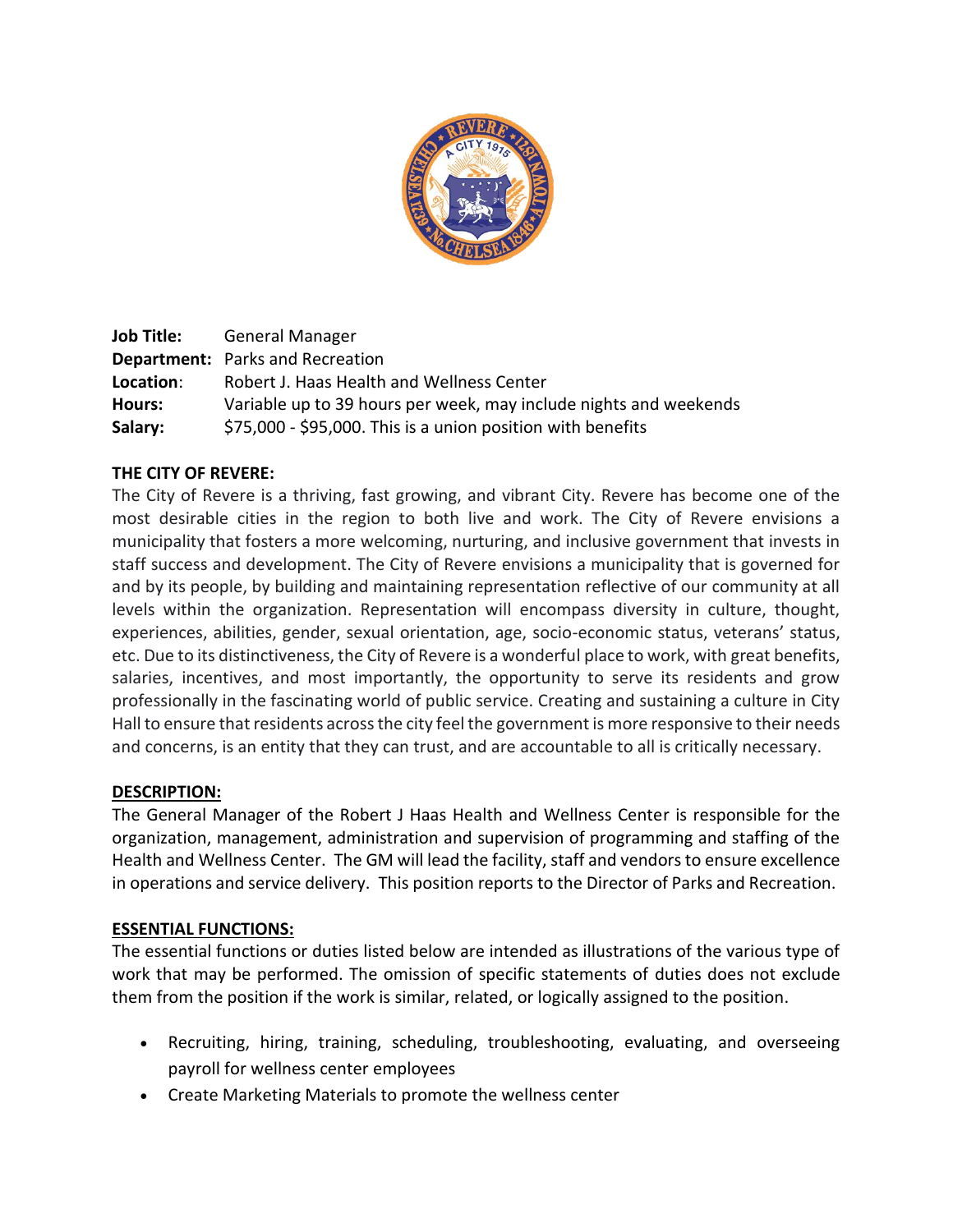- Manage sales performance goals
- Maintain and monitor website
- Overseeing equipment inventory and maintenance, including health and safety checks; overseeing risk management practices; keeping and compiling ongoing member usage statistics; providing instruction and outreach, orientation sessions.
- Overseeing equipment inventory and maintenance, including health and safety checks; overseeing risk management practices; keeping and compiling ongoing member usage statistics; providing instruction and outreach, orientation sessions.
- Network and oversee partnerships with Revere non-profit organizations and community partnerships. This will include but is not limited to both facility rentals and programming collaboration.
- Liaison between the city and community vendors
- Managing the daily center calendar
- Oversees various administrative duties; including requisitions and maintains inventory
- Attend all trainings and meetings
- Performs other related duties as required.

# **QUALIFICATIONS:**

- Bachelor's Degree in Business Administration or a Degree in Science in Health and Fitness.
- Qualified candidates must have proven leadership ability in an educational, fitness or professional settings with 1-3 years of management experience in a customer service environment.
- Enthusiastic, passionate, and knowledgeable regarding the fitness industry
- Excellent communication skills
- Willingness to work a flexible schedule
- Revere residency required

# **KNOWLEDGE and SKILLS:**

Knowledge:

- Proficiency in use of technology such as laptop computers and tablets
- Knowledge of Google Office Suite and Drive applications
- Knowledge of MS Office products which include Outlook, Word, Excel, and PowerPoint
- Knowledge of operation of standard office equipment, e.g. computers, fax, phone, printer, photocopier, and scanner

Skills:

- Highly organized, with the ability to multitask
- Strong communication skills
- Strong supervisory skills
- Superior customer service skills, preferably in the fitness industry
- Exceptional leadership, diplomacy and listening skills